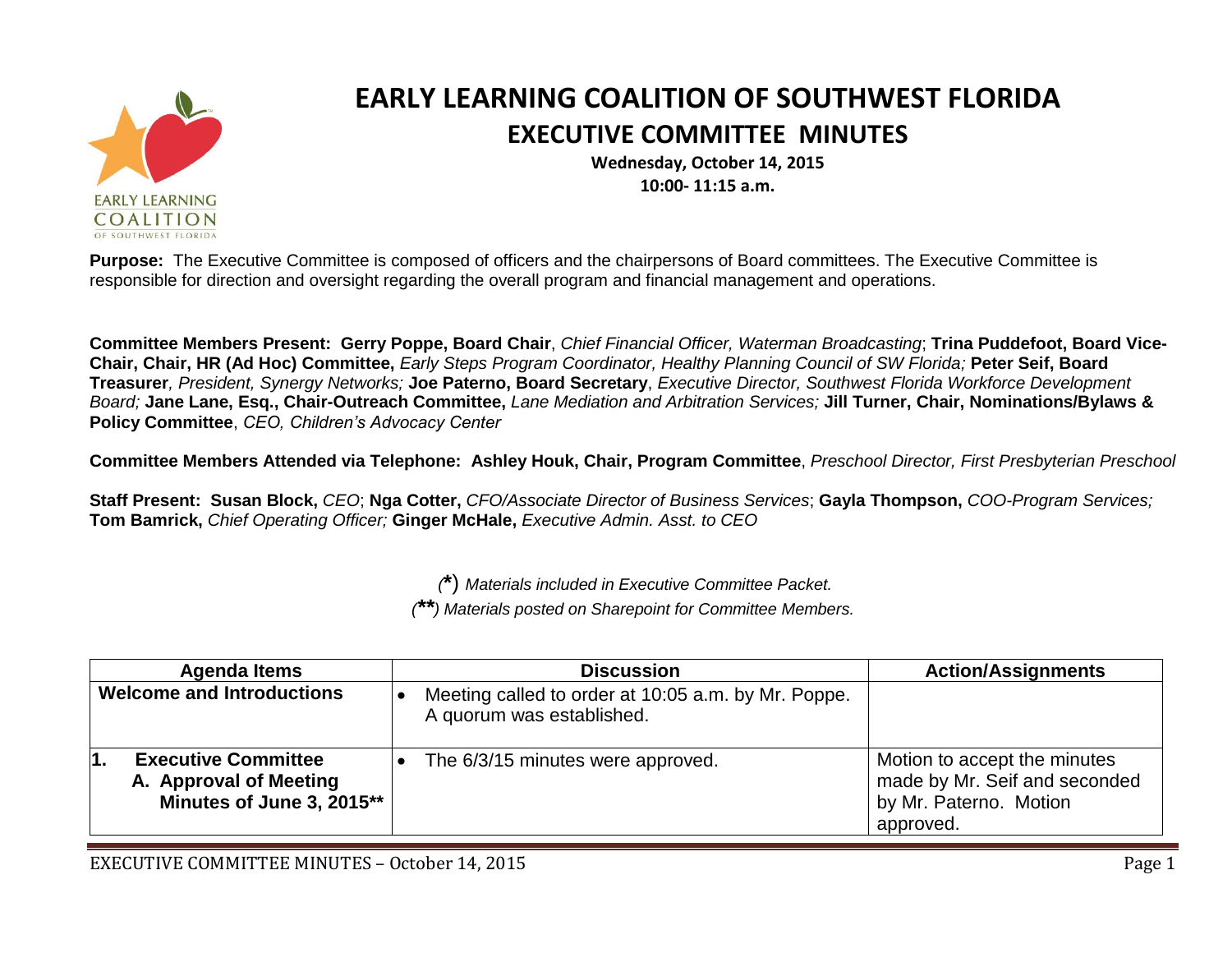| <b>B. Office of Early Learning</b><br><b>Accountability Review</b><br>Report** | Ms. Block stated the accountability review is an<br>$\bullet$<br>overview of our implementation of program<br>procedures. In part, the feedback provided assists<br>the quality improvement process.                                                                                                                                                                                                                                                                                                                                                                                                                                                                       |                                                                                                                      |
|--------------------------------------------------------------------------------|----------------------------------------------------------------------------------------------------------------------------------------------------------------------------------------------------------------------------------------------------------------------------------------------------------------------------------------------------------------------------------------------------------------------------------------------------------------------------------------------------------------------------------------------------------------------------------------------------------------------------------------------------------------------------|----------------------------------------------------------------------------------------------------------------------|
| <b>C. RCMA 2015 VPK</b><br><b>Monitoring Report**</b>                          | Ms. Block explained the Coalition monitors the<br>RCMA VPK program throughout the state.                                                                                                                                                                                                                                                                                                                                                                                                                                                                                                                                                                                   |                                                                                                                      |
| D. Evaluate Appeal<br>process**                                                | Ms. Block presented the current appeal process and<br>$\bullet$<br>asked the Executive Committee to consider the<br>scheduling of standing Appeals Committees. After a<br>discussion, it was decided to leave the appeal<br>process as is. As needed, the Coalition will<br>schedule appeals.                                                                                                                                                                                                                                                                                                                                                                              |                                                                                                                      |
| <b>E. Strategic Planning</b>                                                   | There was a discussion about scheduling a meeting<br>in January 2016 to identify five overarching goals for<br>board governance for the next five years.                                                                                                                                                                                                                                                                                                                                                                                                                                                                                                                   |                                                                                                                      |
| 2. Vote to Move the Board<br><b>Meeting Minutes of</b><br>June 17, 2015 **     | The 6/17/15 minutes were approved to move to the<br>Board Meeting.                                                                                                                                                                                                                                                                                                                                                                                                                                                                                                                                                                                                         | Motion made by Mr. Seif and<br>seconded by Mr. Paterno.<br>Motion approved.                                          |
| 3. Finance Committee<br>A. Review of Financial<br>Reports**                    | Ms. Cotter discussed the financial reports ending<br>June 2015. Ms. Cotter addressed the summary<br>reports for School Readiness (SR) and Voluntary<br>Pre-Kindergarten (VPK) identifying administrative<br>costs and non-direct services. The finance reports<br>included a balance sheet and statement of cash<br>flows previously requested by committee members.<br>The Office of Early Learning (OEL) revised the VPK<br>$\bullet$<br>grant to 22M to cover the increased expenditures.<br>The Coalition's deficit of \$624,804 included Child<br>$\bullet$<br>Care Executive Partnership Funding. The Office of<br>Early Learning was unable to meet our request for | Motion made by Mr. Seif to move<br>the finance reports to the Board and<br>seconded by Ms. Lane. Motion<br>approved. |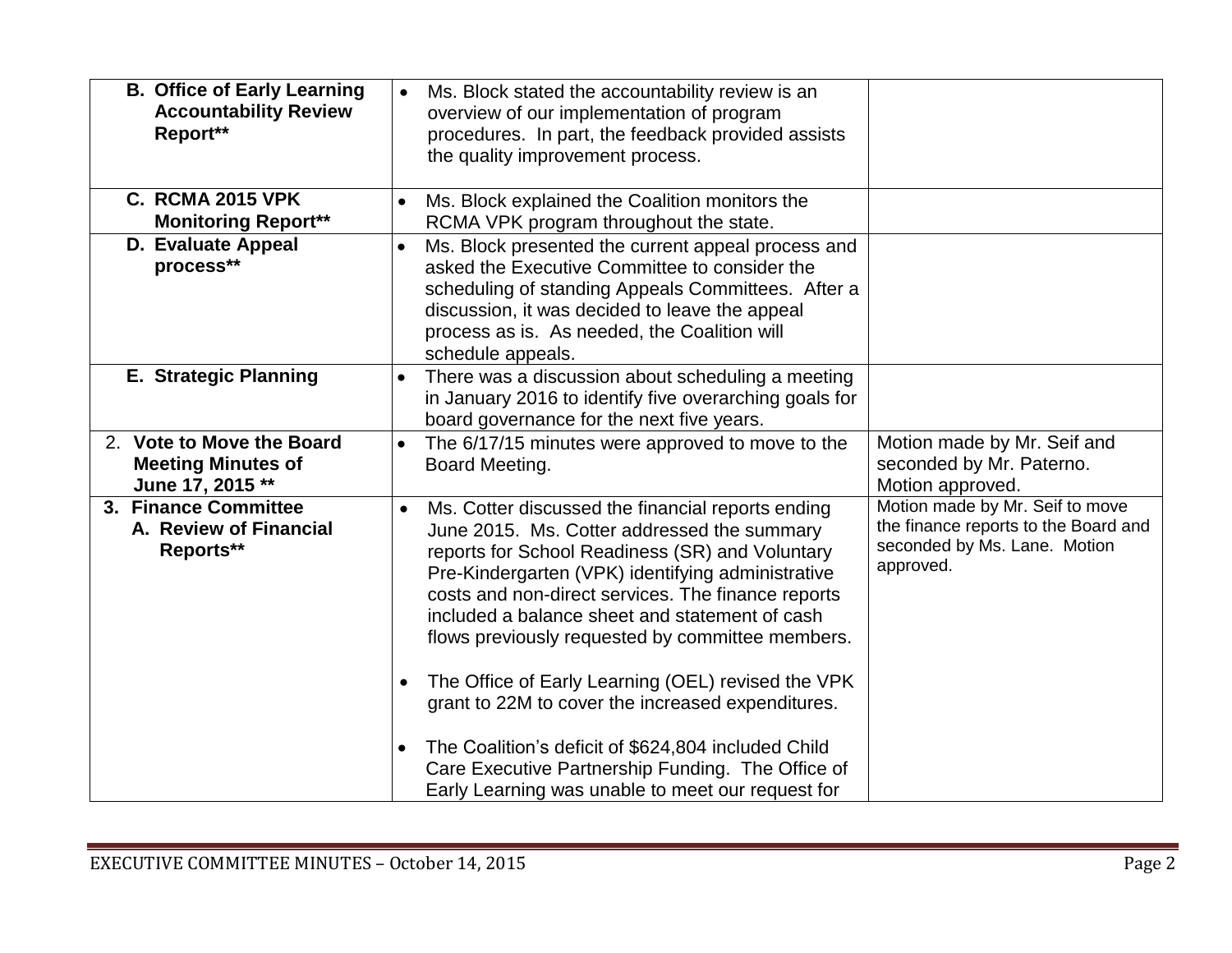|                                                                                                                                      | additional funding to offset the deficit and has<br>reduced the grant for FY15/16 by this amount.                                                                                                                                                                                                                   |                                                                                                                                                             |
|--------------------------------------------------------------------------------------------------------------------------------------|---------------------------------------------------------------------------------------------------------------------------------------------------------------------------------------------------------------------------------------------------------------------------------------------------------------------|-------------------------------------------------------------------------------------------------------------------------------------------------------------|
| <b>B.</b> Review Draft Policies**                                                                                                    | Ms. Block explained that the grant with the Office of<br>$\bullet$<br>Early Learning including additional controls from<br>the state, some of which stem from changes at the<br>federal level. The updated draft policies mirror the<br>OEL grant agreement. One correction noted on<br>page 126, Z8 is duplicated. | Motion made by Mr. Paterno to<br>move the draft policies with the<br>noted correction and seconded<br>by Ms. Lane. Motion approved.                         |
| <b>C. SR Utilization Forecast</b><br>(to be provided at<br>meeting)                                                                  | Ms. Block presented the Utilization Report graphs<br>$\bullet$<br>covering four years of data for the number of<br>children served and categories of families served.<br>Variations in the School Readiness program<br>enrollment were discussed.                                                                   |                                                                                                                                                             |
| D. 2015 Market Rate<br><b>Analysis and</b><br><b>Recommendations</b><br>(including Gold Seal)**                                      | Mr. Bamrick discussed the Market Rate data using<br>$\bullet$<br>average market rates for 2011 and 2015 from the<br>Office of Early Learning for the Coalition's four<br>counties. The state market rates are done every<br>two years, includes ELC contracted and non-<br>contracted child care providers.         |                                                                                                                                                             |
|                                                                                                                                      | There was a discussion about what additional<br>$\bullet$<br>information the committee needs to make a<br>recommendation to the Board.                                                                                                                                                                              |                                                                                                                                                             |
| 4. Human Resources<br>Committee*<br>A. Update**                                                                                      | Ms. Puddefoot explained the updated Drug Free<br>Workplace/Background Screening Policy states,<br>"maybe drug tested periodically". Ms. Block will<br>obtain clarification from the HR attorney and include<br>recommended language in the draft for the Board.                                                     | Motion made by Ms. Puddefoot<br>to move the updated policy to the<br>Board pending further<br>clarification and seconded by Ms.<br>Turner. Motion approved. |
| 5. Nominations & By-Laws<br>Committee*<br>A. Notification of Three New<br><b>Board Members: Dr. Joe</b><br><b>Pepe, Commissioner</b> | Ms. Turner announced the three new mandatory<br>$\bullet$<br>Board Members.                                                                                                                                                                                                                                         |                                                                                                                                                             |